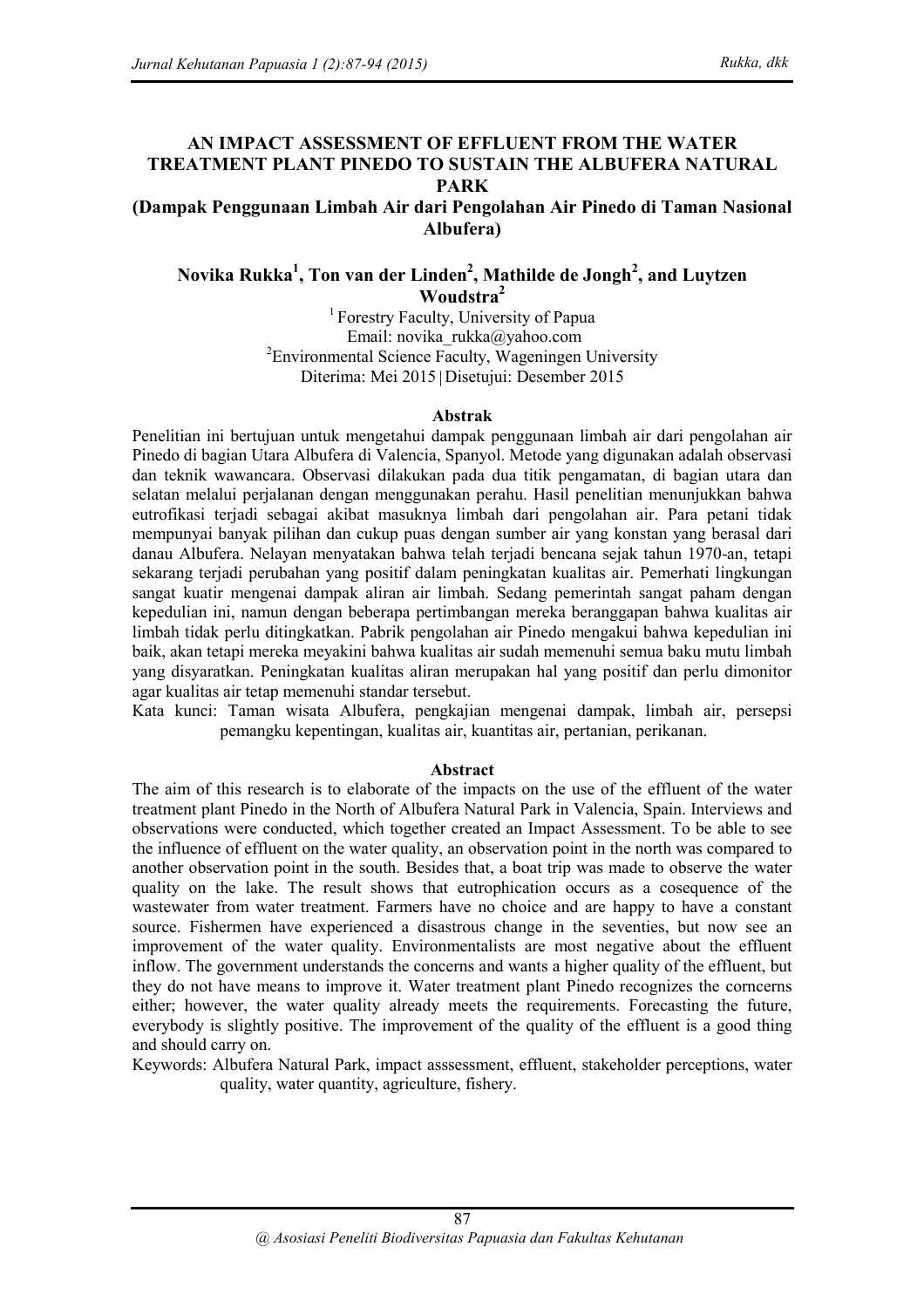### **INTRODUCTION**

In the South East of Spain water shortage has increased over the last decades due to the population growth (Srinivasa Raju et al., 2000) and modernization of agriculture (Soria, 2006). Division of water is a tender topic shown by the demonstration of 2004 after the publication of new water plans (Plan Hidrológico) in cities like Zaragoza, Valencia and Murcia. More drinking water is needed for the growing population and flourishing tourism. At the same time, irrigation systems are modernized and using more water because of expansion of agriculture from surface water bodies and aquifers.The Albufera Natural Park receives surpluses from upstream irrigation systems, which are fed by water from the rivers Júcar and Túria. Due to modernization of the irrigation systems upstream, more water is used upstream. As a result, less water flows into the Albufera. To compensate for this water shortage, effluent from the waste water treatment Pinedo was as irrigation water. Consentrations of nutrients and contaminations in the river water and the effluent differ. Changing the chemical composition of the original water source could affect an ecosystem (Cosme et al. 2014,8). It cannot only change its biodiversity, but also affect the users of that area by causing (new) health issues or changing the benefits they derive from that ecosystem. This is also the case in the Albufera. The use of effluent as an addition to the original inflow of the Albufera. The use of effluent as an addition to the original inflow of the Albufera, changed the overall composition of the water. Examples of sources, which influence the water quality, are the growing industry, urbanization of the city of Valencia, the emmision of the effluent wastewater and tourism. The Albufera region several stakeholders are identified. The different stakeholders and involved institutes have different interests and so different perceptions of the required water quality and quantity to manage the natural park. These stakeholders experience different changes to their livelihoods by the change in water quality. This research is

executed for Fundació Assut, a foundation concerning the preservation and conservation of biodiversity, landscape and cultural heritage in Valencia.

### **METHODOLOGY**

### **Observations**

During this research, some observations are done in and outside of the research area. These observations focussed on the state of the water quality in the area. To be able to see the influence of effluent water on the water quality, an observation point in the north was compared to an observation point in the south.



Figure 1. Observation points for comparing the north to the south

Besides that, a boat trip was made to observe the water quality on the lake. The *Acequia del Oro*, the canal that diverts effluent water into the Albufera, was followed in order to see whether there is a direct connection between the water treatment plant of Pinedo and the lake. In figure 1, the observation points are showed.

### **Interviews**

To gain knowledge on the perceptions of stakeholders, interviews were held with individuals from important stakeholder groups. During these interviews the emphasis was put on the impact of effluent water from the Pinedo water treatment plant with enough space to also talk about what the interviewees wanted to discuss. Furthermore, desired and undesired future situations will be treated. By putting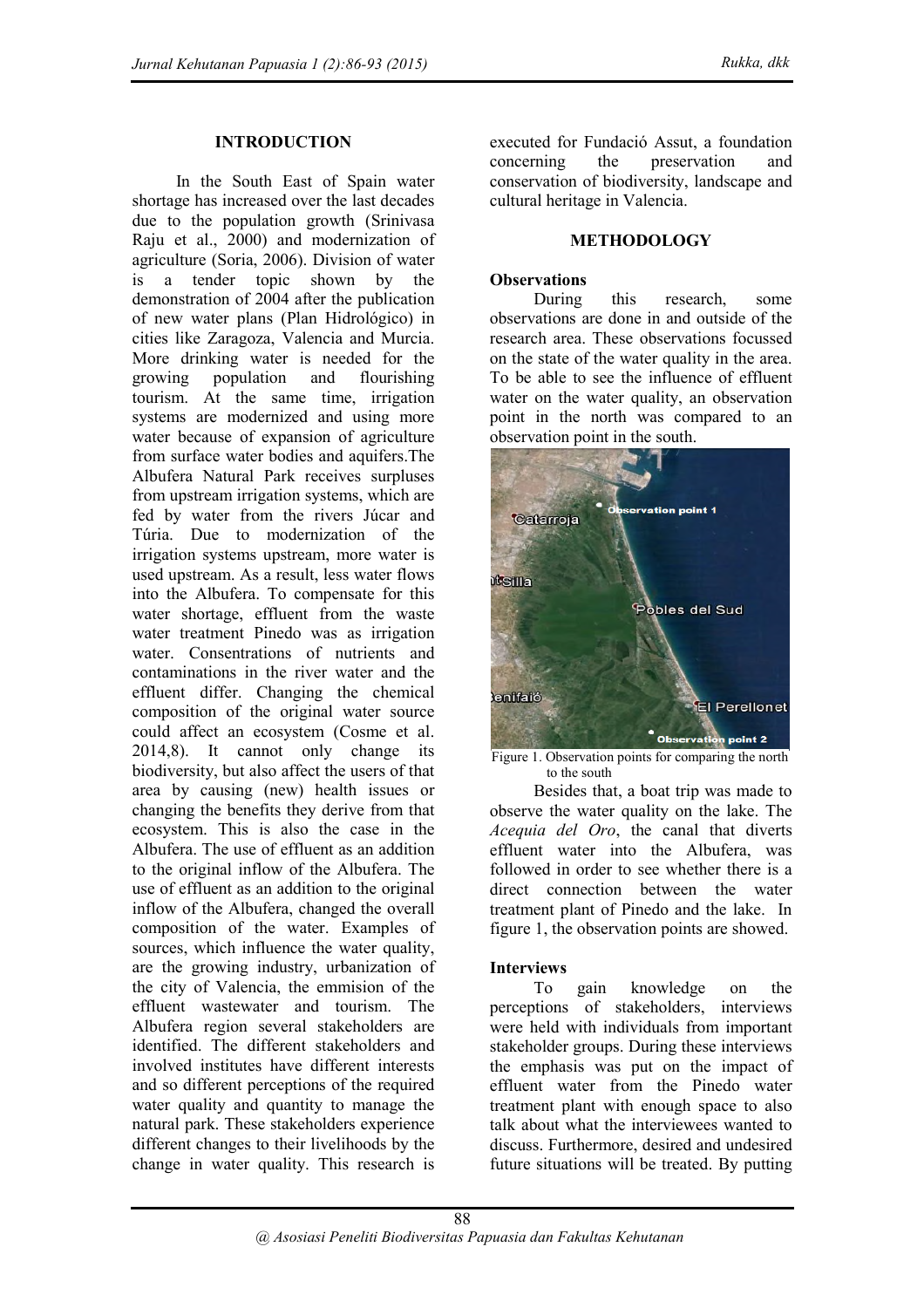it in a time perspective, dissatisfaction about the present state could come forward and possible ways to deal with desired and undesired situations.

### **RESULTS AND DISCUSSION**

#### **Selection of elements for the impact assessment**

Based on literature review, expert konowledge from our commisioner and a workshop followed by the team and supervisors. Four elements were selected following stakeholder priority. completeness and the feasibility of the research criteria. First, water quality and quantity. High amount of nutrients can turn a lake into a eutrophic or even hypereutrophic state. This change has a consequence on the original environmental conditions. The Albufera Natural Park, a wetland, fully depends on water. A continuous and certain water amount as inflow of water is essential to preserve the

park. The issues on water quantity are concentrated on the northern part of the Albufera Natural Park. The current sources of water are the Turia River and the effluent of the Pinedo water treatment plant. Second, agricultural production. A large part of the natural park consists of rice fields. All members from the *Comunidad de Regantes del Túria* depend financially on the agriculture. Besides, Valencia is famous for the dishes made with the rice that is, partly, produced in the Albufera, which implies a high cultural value for this production. Third, fishery. A traditional method was introduced on fishing since 1970s making the Albufera Natural Park becomes famous. Likewise rice farmers, the fishery is necessary for the area. Finally, biodiversity degradation. The inflow of treated waste water could affect the biodiversity. A different composition of water can affect the biodiversity in longer term. Are changes visible and what could happen in the future?

| <b>Impacts of waste</b><br>water on: | <b>Rice farmers</b>                                                                            | <b>Fishermen</b>                                                                                                                    | <b>Environmentalists</b>                                                                                      | <b>Government</b>                                                                                                                                                                | <b>Observations</b>                                                                            |
|--------------------------------------|------------------------------------------------------------------------------------------------|-------------------------------------------------------------------------------------------------------------------------------------|---------------------------------------------------------------------------------------------------------------|----------------------------------------------------------------------------------------------------------------------------------------------------------------------------------|------------------------------------------------------------------------------------------------|
| Water quality                        | More nutrients<br>which<br>is<br>positive,<br>Though of less<br>quality<br>than<br>river water | Water is of bad<br>quality, there are no<br>'vitamins' in it now<br>More water inflow<br>faster<br>causes<br>a.<br>renewal of water | Very high negative<br>impact, the lake is<br>hyper eutrophic                                                  | Still of bad quality                                                                                                                                                             | No impact                                                                                      |
| Water quantity                       | Good, but more<br>water is better                                                              | It does not matter,<br>the water level in the<br>lake is fixed                                                                      | It is never enough to<br>feed the lake, besides<br>it is totally irrelevant,<br>because of the bad<br>quality | good,<br>Very<br>the<br>Albufera really needs<br>water                                                                                                                           | Positive<br>impact: water<br>from<br>water<br>treatment plant<br>Pinedo                        |
| <b>Agricultural</b><br>production    | Very<br>good,<br>otherwise<br>rice<br>would<br>farming<br>not be possible.                     | $\overline{\phantom{a}}$                                                                                                            | It is good, because it<br>is the only source of<br>water, doubting the<br>quality of rice                     | There are no negative<br>impacts in our research<br>area                                                                                                                         | Rice fields are<br>green<br>and<br>well.<br>grow<br>Rice plants in<br>the south are<br>lighter |
| <b>Fishery activities</b>            |                                                                                                | N <sub>o</sub><br>positive<br>impacts<br>2 Inflow of waste<br>water is alright                                                      | Catastrophic decline<br>in fish amounts and<br>species                                                        | No pure water<br>Decline<br>fish<br>in<br>consumption<br>Origin fish species<br>disappear, new species<br>stir the bottom of the<br>lake, which causes the<br>turbidity of water |                                                                                                |
| <b>Biodiversity</b><br>degradation   | N <sub>0</sub><br>negative<br>impact, there is<br>still fish in the<br>channels                | There is a decrease,<br>fish which can live<br>in salt and fresh<br>water will not enter<br>the lake                                | Huge<br>decline<br>of<br>organisms<br>and<br>species                                                          | $\sigma$<br>Decrease<br>$fish -$<br>species                                                                                                                                      |                                                                                                |

In brief, following table desribes the summary of the whole interviews done by the five stakeholders and impacts of wastewater on the five elements.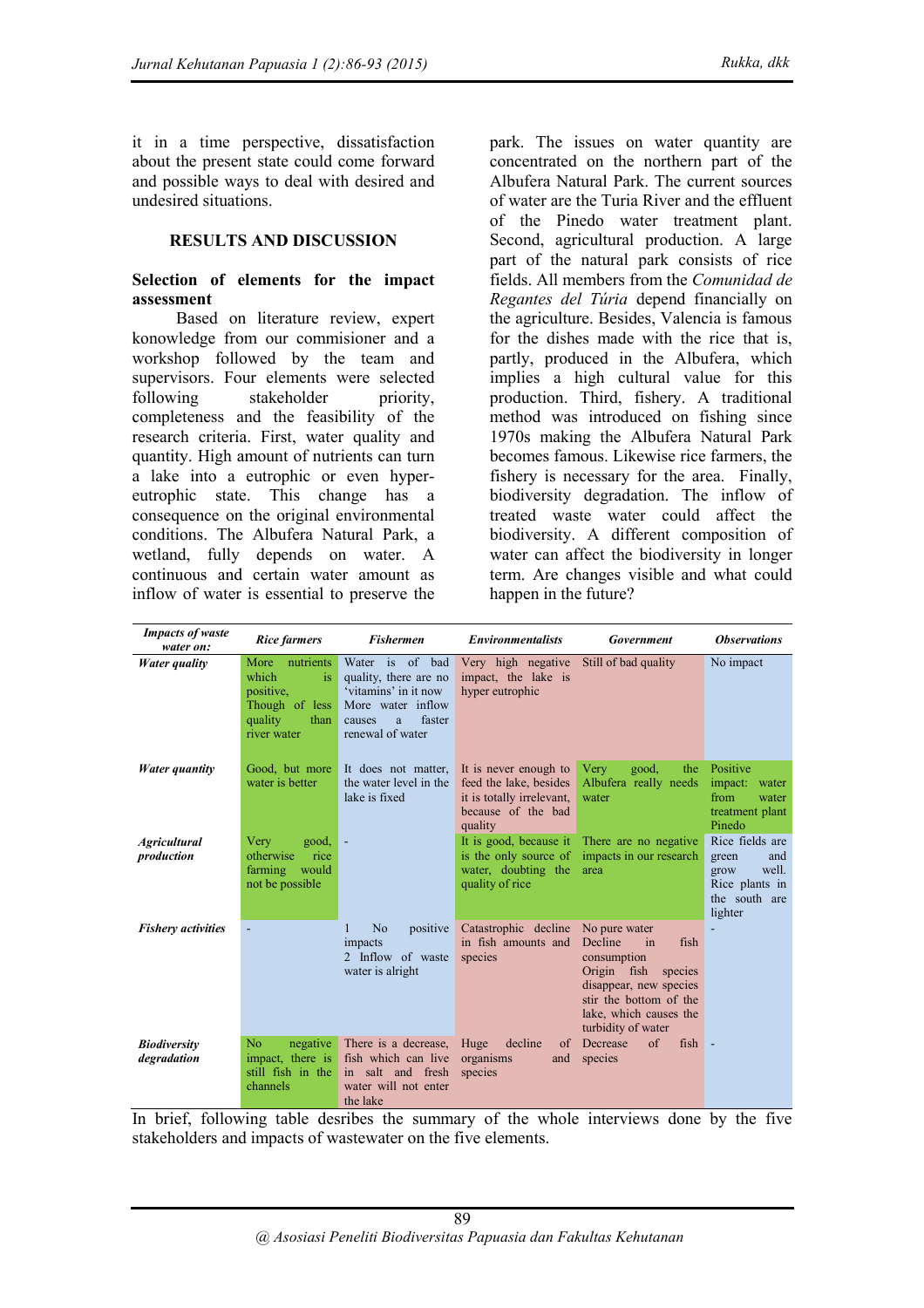Summmary of the outcomes from the impact assessment

To support data analysis from the observations and interviews, literature study was made in advance in order to gain fundamental knowledge about the previous condition of the Albufera lake. Based on Hulsof (2012), the Albufera wetlands are located in the South of Valencia, Spain where water is scarce. The river management plans in the past was getting worse because of the large amount of water from the traditional Júcar and Túria irrigation system were diverted to other river basin and other, new, irrigation systems. The surpluses of the traditional irrigation system formed a water source for the Albufera wetlands. Due to modernization of the traditional irrigation systems in the inland agricultural areas, the Júcar river surpluses have decreased and therefore the inflow of water for the Albufera wetland has decreased from 700 too 200  $\text{Hm}^3/\text{year}$  over the last 50 years (Water Resource Management Chairgroup, 2014). This impact assessment only the relevant information is used concerning the five elements. Several sources that influence the quality of water might be the upcoming industry, urbanization of the city of Valencia, the standards for the treatment of wastewater in the treatment plant and tourism (Vicente, 1992).

## **Water quality and quantity**

These observations only describe what was visible in the rice fields, lake and canal. Based on the literature study, conclusions are drawn, while keeping in mind that there could be other explanations for a certain observation. Comparing the water in the rice fields it can be said that there are slight differences. In both cases, the water was transparent; however, in the south the water was more greyish. In both fields, algae were present, which indicates a surplus of nutrients. In the north algae appear surrounding the inlets of the water, while at the observation point in the south algae were everywhere in the field. The colour of the crops in the north and in the south were dark green, but sometimes the

crops in the south were lighter which could be an indication of a deficit of nutrients or the presence of weeds. This observation contradicts the presence of algae. Instead of algae, the northern rice fields were mainly covered by duckweed. In the south duckweed was less prominent. During the boat trip not the whole lake was visited. However, this trip entered the part where water from the study area in the north flows. The trip also went through the southern part of the lake. A change of watercolour was visible between the northern and southern part of the trip. The northern part had a green colour, while the southern part of the lake was grey. The green colour could indicate a surplus of nutrients in the water. The water had a light smell, but it was not identifiable. Algae were only visible on some parts of the boundary of the lake. These were only small amounts. In the irrigation channel from Pinedo, the water was transparent and it had a light sewage smell. During observation, all water seemed to be divided over the rice fields. There was no direct connection with the lake. At the end of the channel, an accumulation of duckweed was present. The stream flow in the beginning of the chananel was high. This could explain that no accumulations of algae and duckweed appeared.

# **Agricultural production**

This analysis is based on the provided information from Mr Plannells Pons, the secretary of Acequia de Riego del Rio Turia and Mr Gascó, rice farmer in the Northern area. The use of treated wastewater from Pinedo is seen as a necessity. Farmers do not have a choice. A higher quality is always better, but it should also be affordable. Without this inflow, there would be a water shortage for the rice fields in the northern part of the Albufera. The Túria River, the original source of water, does not deliver enough water anymore to provide the rice fields. The water quality is good; it is more or less equal to the water from the rivers. The last years, the quality increased because of the tertiary treatment in the water treatment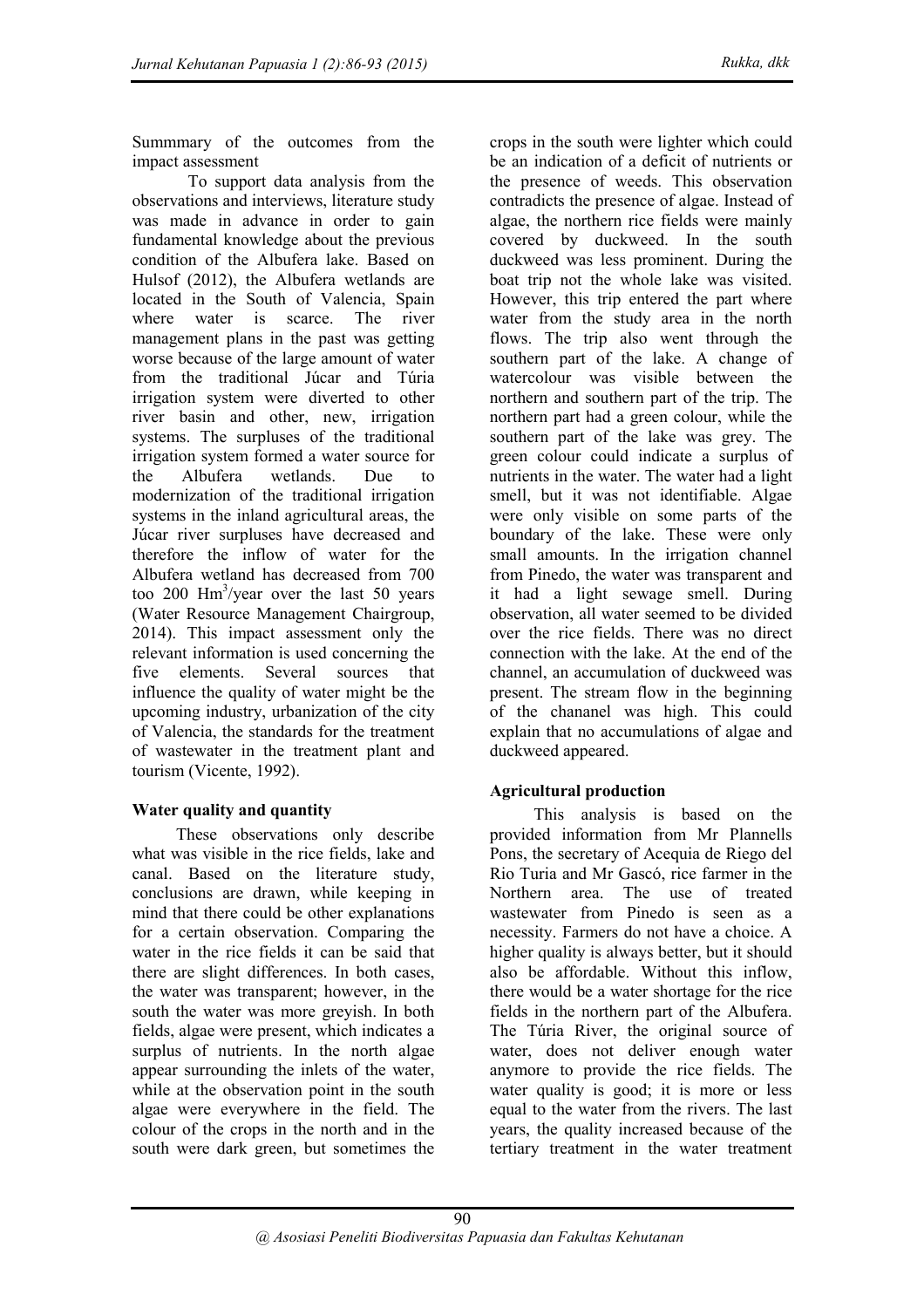plant. The reuse of wastewater is always a good thing. It is an improvement that now the water is used three times; once for domestic use, once for irrigation and once to feed the lake. Before, the wastewater was black and irritated the skin. Nowadays, it is transparent and more fertilizers and pesticides are necessary. The water contains less nutrients, so fertilizers need to be applied to provide the rice plants of sufficient amounts of nutrients. The amount of fertilizers applied in the fields is more or less equal throughout the Albufera NP, claimed some farmers that have fields throughout the park. The difference of water source, from the river or from the wastewater treatment plant, does not influence the amount of fertilizers needed. The lack of nutrients can also be an advantage, because it can be regulated manually. In this way there will not be too much nutrients in the water which lead to the growth of other plants. The use of pesticides has increased, ever since burning of the plant remains became prohibited. Without burning bacteria, viruses, insects and fungi are not being exterminated and they will affect the rice growth of the following years. The water quantity in the north is sufficient at the moment; however, more water is always better. Rice needs flowing water: water renewal is essential. The use of this treated wastewater also helps to prevent intrusion of salt water, which would be catastrophic. Flooding the fields in winter also contributes to the ecosystem. It serves as a natural habitat for birds in these circumstances. No real negative impacts are experienced by the use of wastewater as additional irrigation water. The water flowing into the Albufera Lake has a good quality. The rice fields have a purifying function. After passing through the rice fields, the water also contains more oxygen. Water from the river would have a better quality for the lake; nevertheless, treated wastewater is always better than no water for the lake.

## **Fishery activities**

This analysis is based on the provided information from Mr. Caballer, president of the community of fishermen El Palmar and Juan Vicente, fisherman of El Palmar. Concerning the water quality, the first thing mentioned by the fishermen is the difference in present water quality and the water quality before the seventies. Both fishermen that were interviewed note that the water used to be clear, it was even drinkable and there were a lot of water plants. With the introduction of industries around the Albufera NP the water turned into a 'green soup', water plants disappeared and algae took over. From the moment that the wastewater was collected and treated in the Pinedo water treatment plant onwards, the quality has increased but the fishermen claim that water cannot be produced. It is a natural thing that comes from the mountains and contains 'vitamins' from the soil and air from the atmosphere. Water coming from the Pinedo water treatment plant has no 'vitamins' and even though people say the quality is fine, the fishermen doubt whether that is correct. Fish that are able to live in both salty as fresh water will not enter the lake when the water quality is bad this causes the low biodiversity of today. There is a positive impact of this wastewater. Contaminants in the lake, mostly concentrated in the sludge, will be 'washed out' by the new water that enters the lake. More wastewater means a shorter residence time of the water and thus less contaminants in the future. Since less water is to be received from the Júcar River, the decline has to be compensated for by wastewater, according to mister Vicente. Mister Caballer, president of the fisher community of El Palmar, on the other hand, claims that the wastewater from the Pinedo water treatment plant should never be used. For the fishermen, the use of waste water does not really influence the water quantity. The water level is determined by the sluices, and they will open on moments that the water level increases. More input of water, in this case, does not mean more water in the lake. Mr. Vicente even claims that less water will cause the fish to concentrate in the deeper areas, which makes it easier for the fishermen to catch the fish. Now that the wastewater has increased over time, it has no negative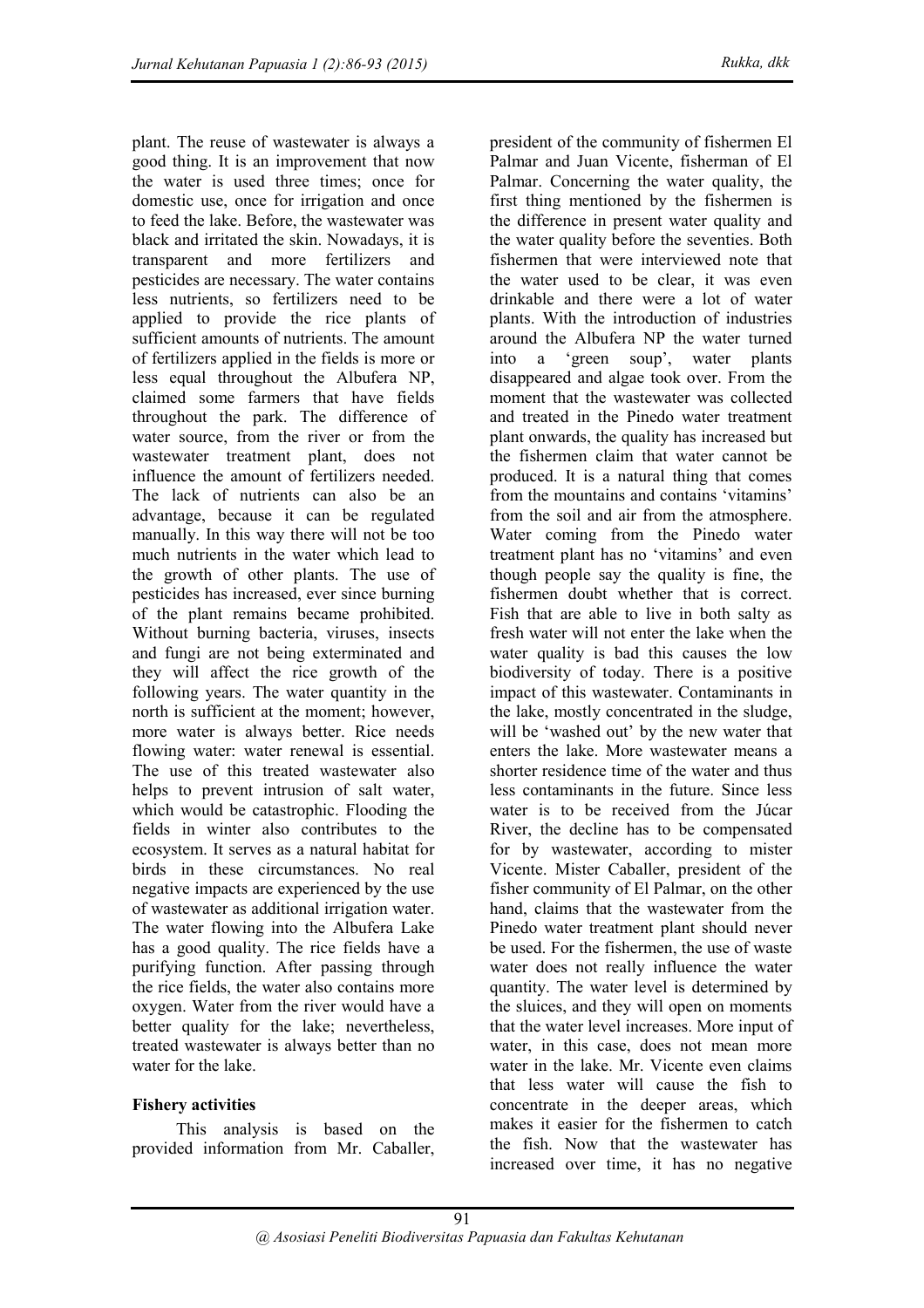impact for the fishermen. A decline of fish production and number of fish species has already occurred during the seventies and eighties, but this decline has now stopped.

## **Biodiversity degradation**

This analysis is based on information provided by Mr. Sanchis, from the Polytechnic University of Valencia and Eduardo Vicente, from the University of Valencia. The last interviewee is Mr. Rueda, who has been involved in consultancy works on the Albufera during the last decade. Both Mr. Vicente and Mr. Rueda agree that the use of wastewater is undesirable. From the seventies onwards the lake became hyper-eutrophic. The history of the lake was told and in particular how the industrialization of the area around the Albufera caused the lake to become hyper-eutrophic. With the present concentrations of phosphor, this hypereutrophic state will not change. At the moment the water fits the legal concentrations as formulated by the European Union, but according to these environmentalists these concentrations will still result in a hyper-eutrophic lake. As an example of how the quality is still decreasing mister Rueda showed us a *triops cancritorimis*. This organism, that used to live throughout the whole park, got extinct around the year 2005 due to the contamination of pesticides in the lake. According to Mr. Rueda this could possibly have a relationship with the increase of pesticide use after the prohibition of the burning of straw. During the interview, pictures were shown of the Albufera lake, full with macrophytes. At the moment, there are hardly any water plants left in the lake. Decline of biodiversity is the biggest problem caused by the use of (treated) waste water. Studies have shown that in *la Devesa* (the dune area between the sea and the lake) 225 types of organisms are present. This is more or less the capacity of the biodiversity in the natural park, says mister Rueda. In the water that enters the lake, 130 different species have been found. In the rice fields 40 species have been distinguished and in the water in the middle

of the lake only 10 species are to be found. According to Mr. Rueda, this indicates the loss of species due to the use of (treated) wastewater. Mr. Rueda also claims it is not only treated wastewater from the Pinedo water treatment plant that enters the Albufera NP. Untreated wastewater coming directly from industries also enters the lake. How this untreated wastewater enters, the lake is not being specified. All ecologists understand the point of view of the farmers. They do not really have a choice, but to take the treated waste will have consequences on the quality of the rice, according to Mr. Vicente and Mr. Rueda. The use of (treated) wastewater has shown to be catastrophic for the fishermen. Not only did the amount of fish caught in the lake decline over the years, the species caught nowadays are less profitable. Mr. Vicente claimed that if fishermen would ever be in favour of the use of treated waste water, they would not have a clue about what is good for them.

### **Government policies**

This section contains the information provided by Paloma Manteache, the secretary of infrastructure and environment of Autonomous Community of Valencia. She is responsible for all wetlands in the Autonomous Community of Valencia. Water is important in the Albufera. The use of treated wastewater is not a good idea, however, for some people this is still a better option than no inflow of water. People are not concerned about the water quality, water quantity is more important for them. What is happening now does not bother people at all. Farmers are happy with the wastewater. They do not suffer droughts anymore. The water has a fertilizing function on soil and crops. The continuous inflow is also an advantage. In the northern area, there is no complains about the wastewater. People do not experience negative impacts. Fishermen are worried about the water quality. The water in the lake is not pure anymore. Nowadays, other exotic fish species do appear, while the original fish species are disappearing. The new species also stir the bottom of the lake,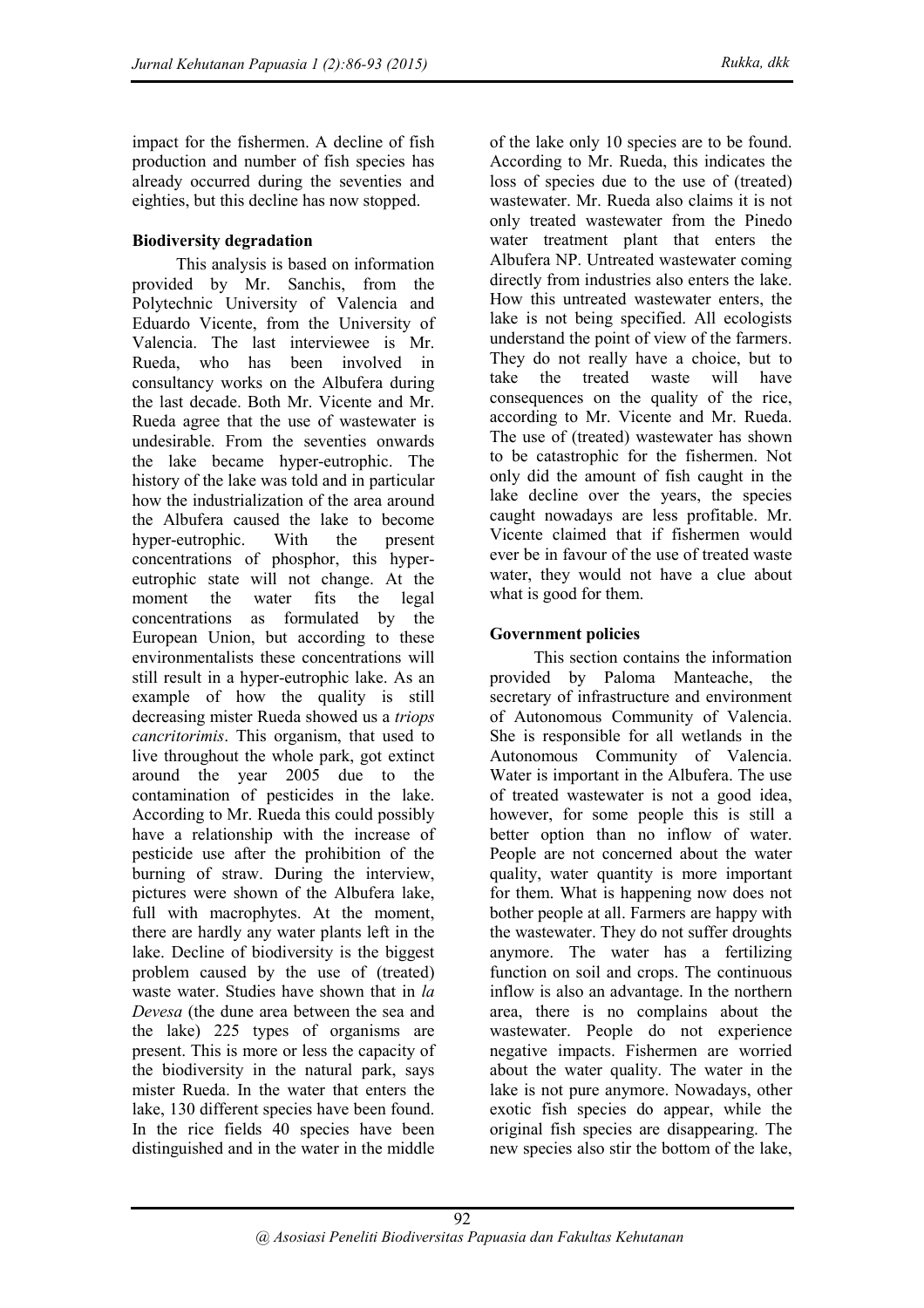which increases the turbidity in the water. Positive impacts are not present for the fishermen. For the environment counts the same: no water means no option. The use of wastewater is better, but still not a good solution. This will have a consequence for the ecosystems and biodiversity, but there is still enough water in the lake and rice fields, people do not see the danger of this treated wastewater. The whole problem is about the division of money and the recognition of the water problems. At the moment less water flowing from the rivers into the Albufera to gain a healthy ecosystem. In the whole Community of Valencia there is enough water for all crops, except for the Albufera Natural Park. Another issue which was brought to the table is the worse condition of the infrastructure surrounding the Albufera. The main tube transporting the wastewater of industries and villages to the waste water treatment plant Pinedo is broken. Untreated wastewater flows in the direction of the Albufera. This is only known by a few people. The treatment in the Pinedo wastewater treatment plant is only partly tertiary, water will not undergo through this process.

## **CONCLUSIONS**

Changes in water management upstream the Júcar and Túria River had an impact on the inflow amount in the Albufera. The effluent of the Pinedo water treatment plant was a solution to overcome the decrease of water from the Júcar and Túria River. This effluent itself is a point of discussion. Environmentalists claim for example that it has negative impacts on the environment and biodiversity. However, farmers need a certain water quantity to cultivate their rice and fishermen mention that the effluent is needed for the refreshment of the lake and to keep the lake on a certain water level. Farmers in the Northern part of the Albufera are dependent on the effluent of Pinedo. Without this effluent farmers cannot cultivate their rice fields. Negative impacts from the effluent of Pinedo are not experienced by the rice farmers. On the other hand, water from the

river is still preferred. It is still unknown what the contamination could be of, for example, heavy metals. Fishermen have experienced negative impacts in the seventies when industries surrounding the Albufera were upcoming. The last decade an improvement of water quality is experienced. The use of effluent is not directly experienced as a negative factor. Water renewal in the lake is important for the water quality. The effluent of Pinedo is seen as an important source. Nevertheless, the fishermen still prefer the higher water quality as it was before the 1960's. Environmentalists see the effluent of Pinedo as a problem. The water quality is insufficient to be used in a natural park. The effects on the biodiversity and on the environment are negative. The Autonomous government also prefer a higher water quality of the inflow into the Albufera. On the other hand, a certain water quantity is essential for the Albufera and therefore, the effluent of Pinedo is necessary. Forecasting the future, collaboration researchs need to be completed in order to get data and information related to effluent from the Pinedo water treatment plant.

## **REFERENCES**

- Cosme, N., Larsen, H. F., Hauschild, M. Z., 2014. "Endpoint characterisation modelling for marine eutrophication in LCIA" Quantitative Sustainability Assessment, Department of Management Engineering, Technical University of Denmark.
- Hulshof, M., 2012. "Stuck in Fragmentation, The Albufera de Valencia: A Case Study on Regime Formation", Msc thesis, Wageningen University and the Universidad Politécnica de Valencia.
- Soria, J.M., 2006. "Past, Present and Future of la Albufera of Valencia Natural Park" Universitat du Valencia.
- Srinivasa Raju, K., Duckstein, L., Arondel, C., 2000. "Multicriterion Analysis for Sustainable Water Resources Planning: A Case Study in Spain", Water Resource Management, Vol. 14, Issue 6, pp 435-456.